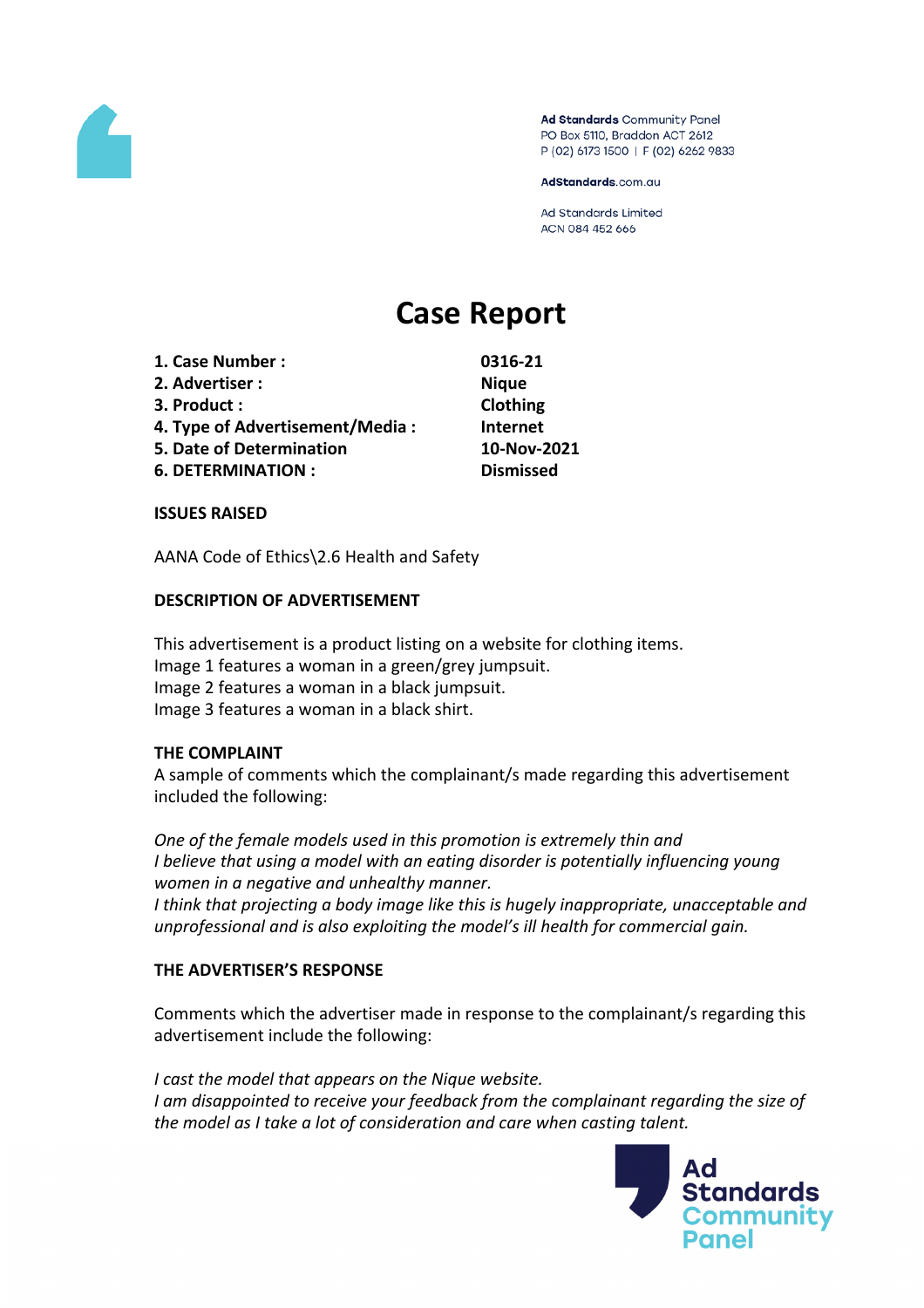

*As you can see on the Nique website and social media, it represents a broad range of shapes, sizes and diversity of talent. In the past models like Holly Rose, who is considered a "bigger size " has been used to model the collection.*

*I spoke to the model's agent and he was stunned that this issue was brought forward. No other clients have questioned her weight.*

*I take your comments seriously and will consider them going forward.*

*Please be aware that I do not condone the representation of eating disorders or body image.*

# **THE DETERMINATION**

The Ad Standards Community Panel (the Panel) considered whether the advertisement breaches Section 2 of the AANA Code of Ethics (the Code).

The Panel noted the complainant's concern that the advertisement depicts a very thin woman which can be detrimental to young girls and women who see this content on social media.

The Panel viewed the advertisement and noted the advertiser's response.

## **Section 2.6: Advertising shall not depict material contrary to Prevailing Community Standards on health and safety.**

The Panel noted the Practice Note to this section of the Code which states:

*"Advertising must not portray an unrealistic ideal body image by portraying body shapes or features that are unrealistic or unattainable through healthy practices. Exposure to unrealistic body ideals can lead to harmful body dissatisfaction and disordered eating and for this reason it is not acceptable in advertising.*

*UNREALISTIC IDEAL BODY IMAGE: Advertising that provides an unrealistic ideal body image by portraying body shapes or features that are unrealistic or unattainable through healthy practices, which is not justifiable in the context of the product or service being advertised, will be contrary to prevailing community standards relating to health and safety. An unrealistic ideal body image may occur where the overall theme, visuals or language used in the advertisement imply that:*

- *a body shape, or feature, of the kind depicted (e.g. very thin or very muscular) is required to use the product or service or to participate in an activity associated with the product or service;*
- *those people who do not have a body shape, or feature, of the kind depicted cannot use the product or service, or participate in a particular activity; or*
- *those people who do not have a body shape, or feature, of the kind depicted should alter their body shape, or features, before they can use the product or service, or participate in a particular activity.*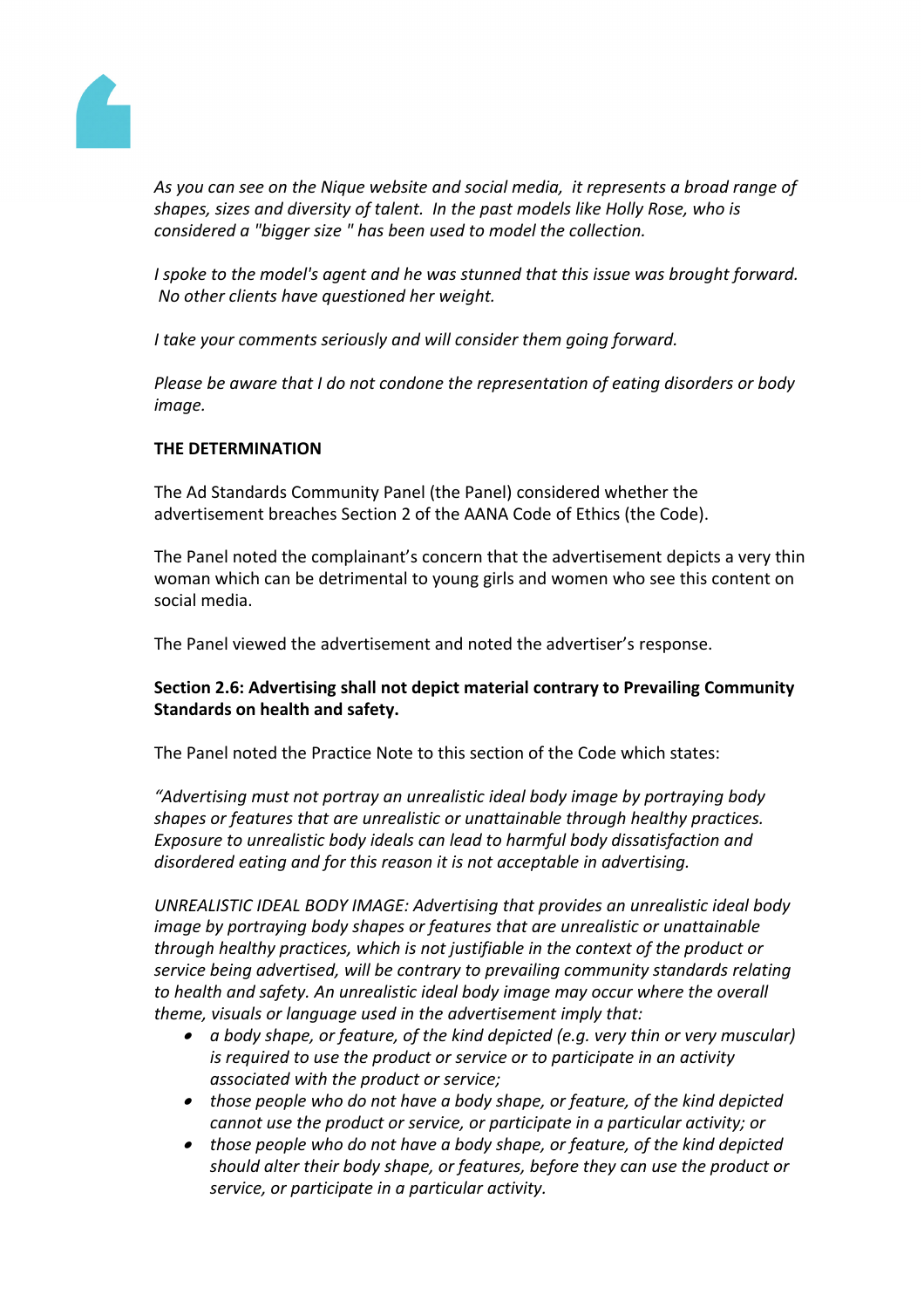

*An unrealistic ideal body image may also occur where models are depicted in a way that:*

- *promotes unhealthy practices*
- *presents an unrealistic body image as aspirational; or*
- *is reasonably likely to cause pressure to conform to a body shape that is unrealistic or unattainable through healthy practices (such as diet or physical activities); unless such depictions are justifiable in the context of the product or service advertised.*

*BODY SIZE: The Code does not require the use of 'healthy weight' models as this term could exclude people in smaller or larger bodies from advertising and unnecessarily limit the portrayal of diversity in society. As such, advertisements may include a diversity of images, including people who have a variety of sizes and shapes, but advertisers should take care to avoid images of people with extreme body weights or shapes that are unrealistic or unattainable through healthy practices which are not justifiable in the context of the product or service advertised, and which are contrary to prevailing community standards relating to health and safety. While the use of people in smaller or larger bodies is itself not necessarily problematic, advertisers must ensure that models do not adopt a pose or are not depicted in a way which produces an unrealistic sense of body image, for example through the style of the advertising, the clothing, lighting, or make-up used."*

The Panel noted that the advertisement features three separate images of a person modelling clothing items. The Panel noted that the images are advertising fashion and that typically models used for such promotions are of a slim body type.

The Panel noted that the Practice Note for the Code states that advertising can include images of people who have a variety of sizes and shapes, but advertisers should take care to avoid images of people with extreme body weights that are unattainable through healthy practices.

The Panel noted that the woman may just be of a slim build and that it is not possible to tell from the images in the advertisement whether she is unhealthy. The Panel noted the woman was not depicted wearing tight-fitting or revealing clothing which would have emphasised or idealised her slimness. Rather, the Panel noted that the clothing items were of a baggier style, and the focus was on the items themselves and not the woman's build.

Overall the Panel considered that in the images the woman looked thin but there was no indication that she was unhealthy; and that the build of the woman was not emphasised or idealised.

The Panel considered that most members of the community would not consider such images to be promoting an unhealthy body image.

### **Section 2.6 conclusion**